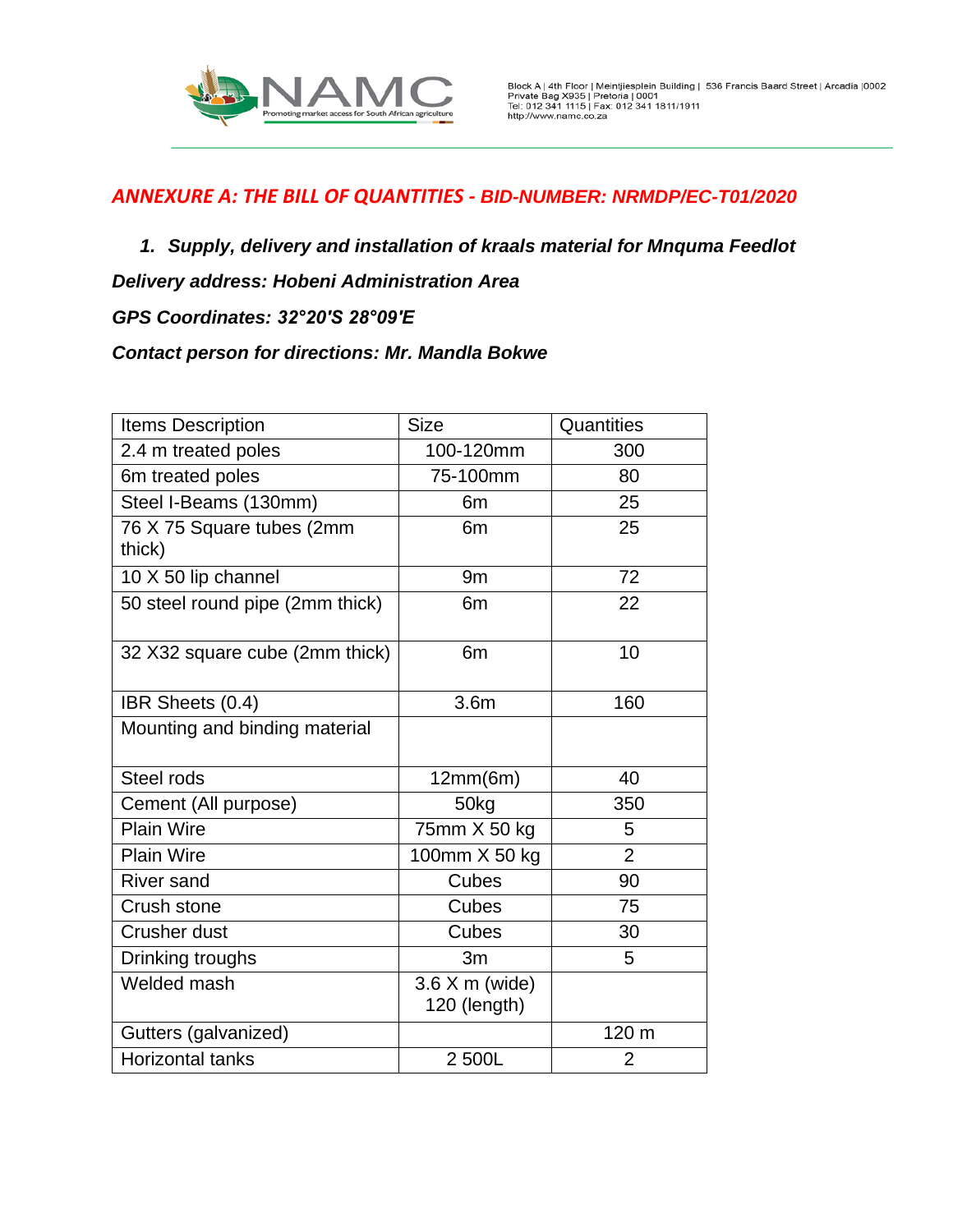

### *Supply, delivery fencing materials and installation of the fence at Mnquma Feedlot*

| Items description               | Quantity or process |
|---------------------------------|---------------------|
| 2.4 m Treated poles (100-120mm) | 100                 |
|                                 |                     |
| <b>Droppers</b>                 | 500                 |
| Galvanized Barbed wire (600m)   | 20 rolls            |
| Cement (all purpose)            | 60                  |
| River sand (cubic metres)       | 30                  |
| Crush stone (19mm)              | 40 Tones            |
| Plain wire (5mm)                | 20 <sub>m</sub>     |
| 3 m farm gates (galvanized)     | 2                   |
| Pedestrian farm gate (1.8m)     |                     |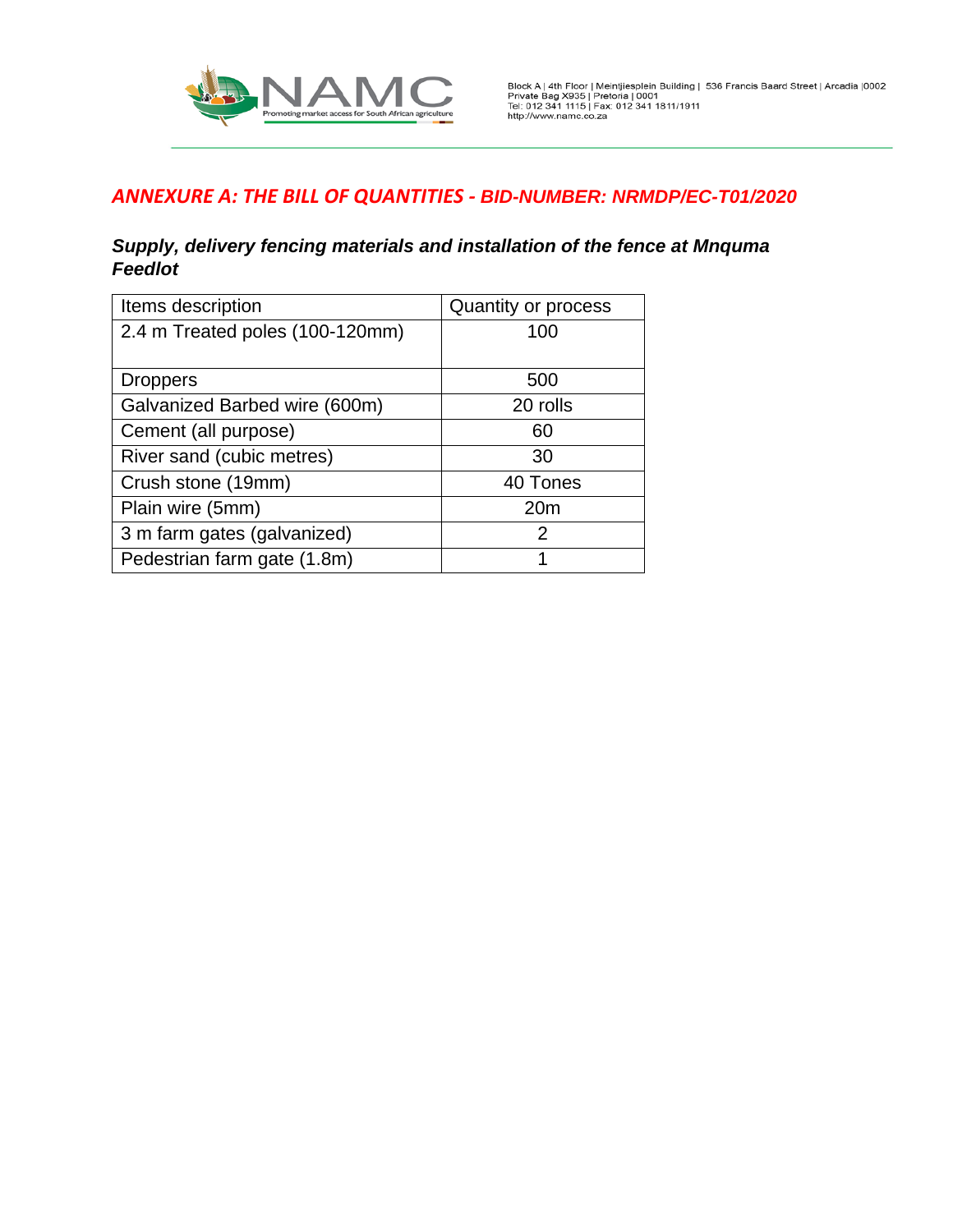

*2. Supply, delivery of kraals/roof materials and repairs the kraals for Ngangegqili Feedlot* 

*Delivery address: Sundwana Administrative Area*

*GPS Coordinates: -32°030398593025 "S, 28°536538369953632 "E*

*Contact person for directions: Ms. Kuhle Maqanda*

| <b>Items Description</b>         | <b>Size</b>      | Quantities |
|----------------------------------|------------------|------------|
| Steel I-Beams (130mm)            | 6m               | 25         |
| 76 X 75 Square tubes (2mm thick) | 6m               | 25         |
| 10 X 50 lip channel              | 9 <sub>m</sub>   | 72         |
| 50 steel round pipe (2mm thick)  | 6m               | 22         |
| 32 X32 square cube (2mm thick)   | 6m               | 10         |
| IBR Sheets (0.4)                 | 3.6 <sub>m</sub> | 80         |
| Mounting and binding material    |                  |            |
| Steel rods                       | 12mm(6m)         | 40         |
| Cement (All purpose)             | 50kg             | 30         |
| <b>River sand</b>                | Cubes            | 30         |
| Crush stone                      | Cubes            | 75         |
| Gutters (galvanized)             |                  | 90 m       |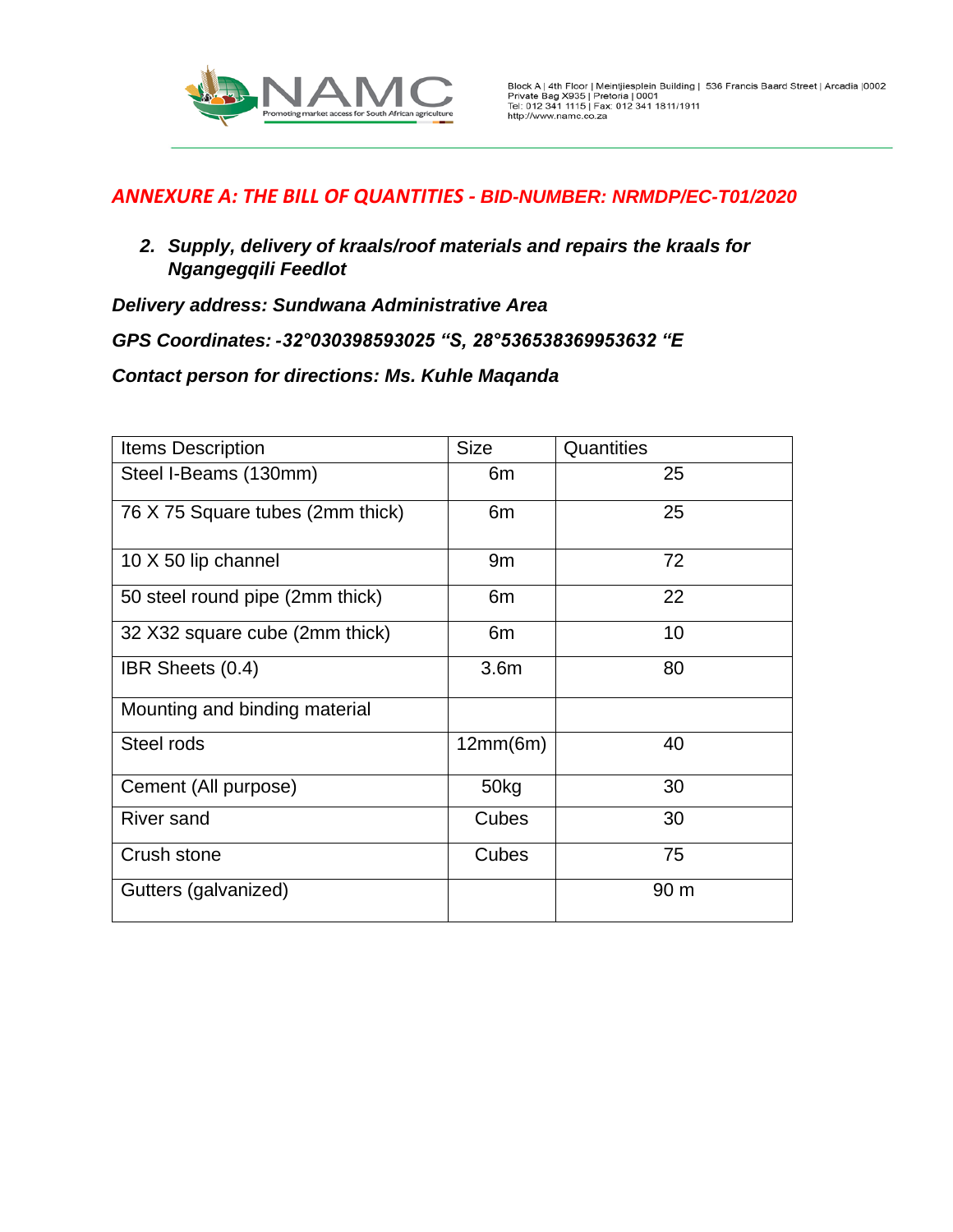

*3. Supply , delivery of kraals materials and installation the repair at Njiveni Feedlot* 

*Delivery address: Njiveni Location*

*GPS Coordinates: -31.568769, 29.124840*

*Contact person for directions: Ms. Ntombenkosi Zaza*

| <b>Items Description</b>                 | Quantity                |
|------------------------------------------|-------------------------|
| Threaded Rod galvanized 20mm X 1m        | 20                      |
| Threaded Rod galvanised 16mm X 1m        | 20                      |
| Nut Hex ZN Plated 20mm                   | 8                       |
| Nut Hex ZN Plated 16mm                   | 8                       |
| Washer Flat Small ZP 20mm                | $\overline{\mathbf{4}}$ |
| Drill Bit Auger 16 X 30mm                | 1                       |
| Barbed Wire 2.5mm x 35 kg                | 3                       |
| Nail Roof & Sael 6.6 X 120 mm            | 10                      |
| B & D hammer Drill 710 W 13mm Chuck+ Box | 1                       |
| Nett wire PG 4FT (1.2M) 50m              | 3                       |
| Timber 50 X 152 6m Beam Treated          | 16                      |
| Pole Green 3.0 100 X 125                 | 20                      |
| <b>Brick Plaster Mampara</b>             | 2000                    |
| Wire Steel Fixing 1.6 50kg               | 1                       |
| Cement Afrisam Blue 50kg 42.5N           | 50                      |
| Water Tank 2200 L                        | 1                       |
| TA Garden 3/4 L/P BRS                    | 1                       |
| Tap Tank Bush 40 X 20mm Plastic          | 1                       |
| Deliveries 8 Ton Zone 2                  | $\overline{1}$          |
| Stone 19mm Per Ton                       | 16                      |
| Sand per Cubic metre                     | 16                      |
| <b>PVC Ball Valve 25mm</b>               | 1                       |
| Plasson fitting 25mm X 25 m / Adaptor    | $\overline{2}$          |
| <b>Ball Float Valve L/P Brass</b>        | 1                       |
| Pump DKM 80                              | 1                       |
| Copper Conex Elbow 90 OXC 28mm           | 1                       |
| Toilet Ball Float 110mm                  | 1                       |
| Tap Lock painted                         | 1                       |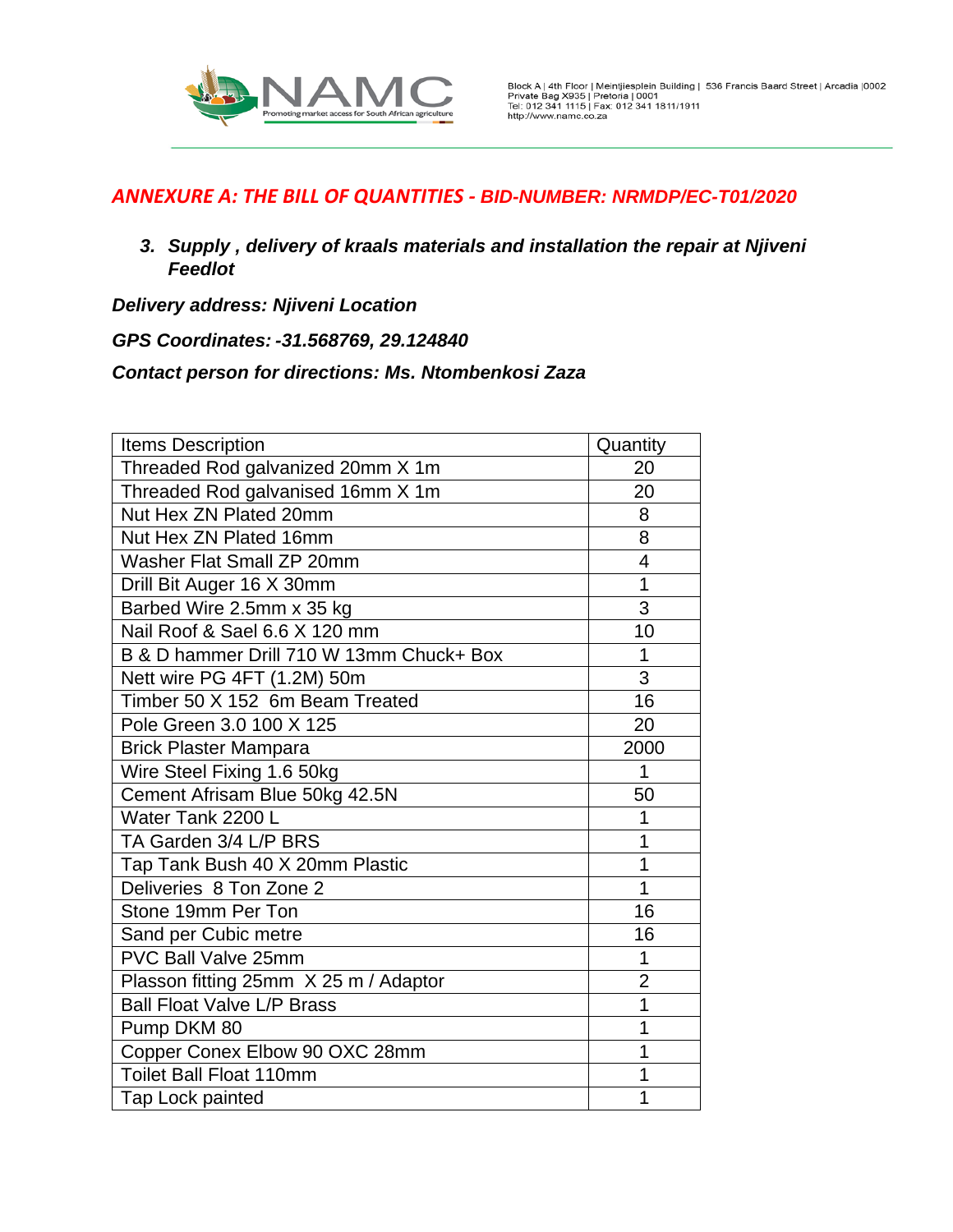

Copper Conex Coupler OXFI 22mm 1

*4. Supply and delivery of fencing materials and installation of the fence at Walter Sisulu Feedlot* 

*Delivery address: Alwal North* 

*GPS Coordinates: 30°40'39.917 "S 26°44'52.961 "E*

*Contact person for directions: Ms Zukiswa Sphofana and Mpumelelo Gaba*

| Item                            | Quantity or process |
|---------------------------------|---------------------|
| 2.4 m Treated poles (100-120mm) | 100                 |
| <b>Droppers</b>                 | 500                 |
| Galvanized Barbed wire (600m)   | 20 rolls            |
| Cement (all purpose)            | 60                  |
| River sand (cubic metres)       | 30                  |
| Crush stone (19mm)              | 40 Tones            |
| Plain wire (5mm)                | 20 <sub>m</sub>     |
| 3 m farm gates (galvanized)     | $\overline{2}$      |
| Pedestrian farm gate (1.8m)     |                     |